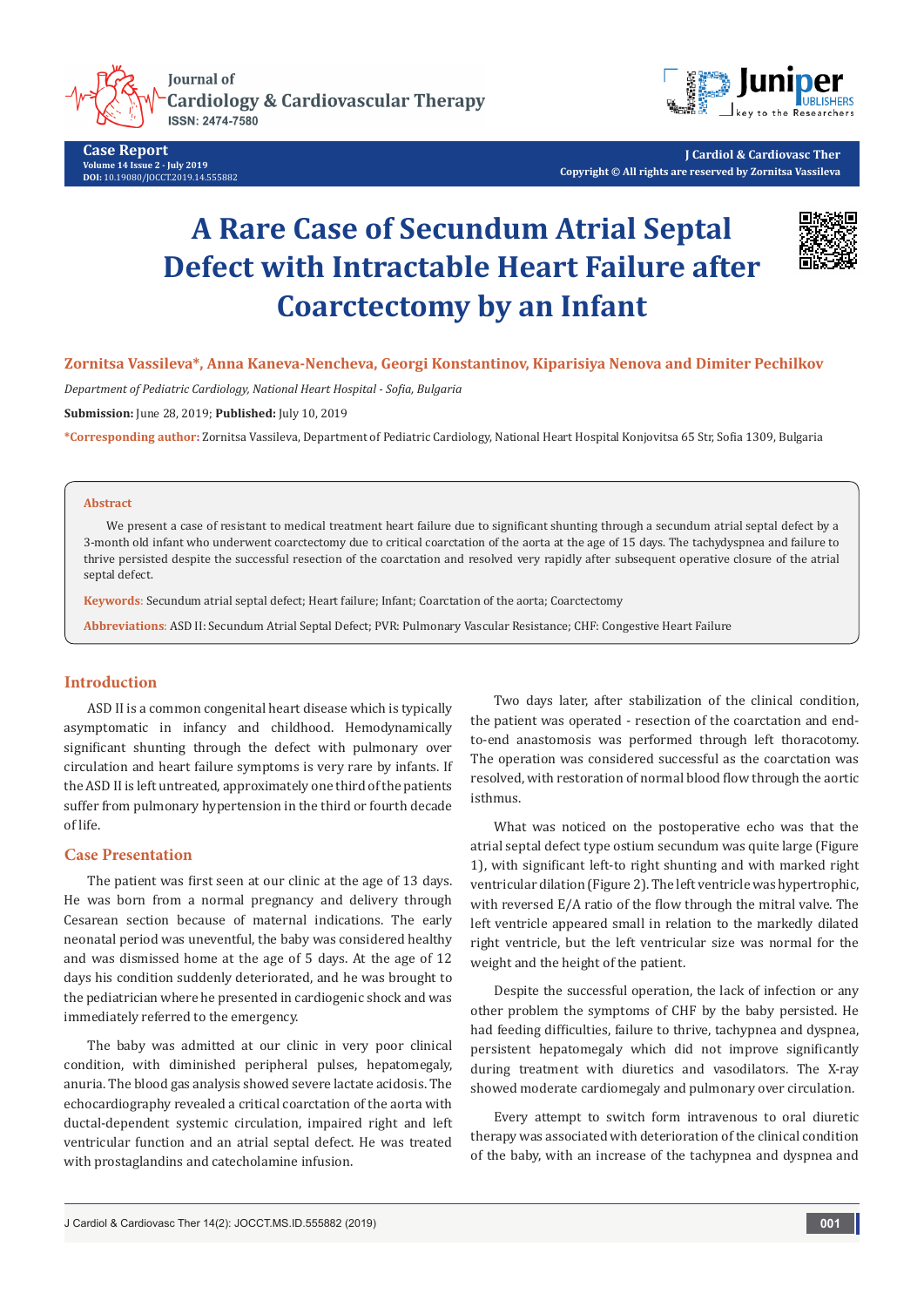with reduction of the oral intake because of fatigue and exhaustion. His height and weight remained below the 3rd percentile for age.

Since we could not achieve any improvement with conservative measures and because of the apparently significant left-to-right shunting through the atrial septal defect with right ventricle/ left ventricle index>1, we decided that we needed to estimate

objectively the significance of the shunting at atrial level. Three months after the operation a diagnostic cardiac catheterization was performed. It showed a large left-to-right shunting at atrial level with ratio between the pulmonary (Qp) and systemic blood flow (Qs) of 4/1, with elevated pulmonary artery pressure (40 mmHg peak systolic pressure) and normal PVR. There was no rest gradient at the level of the coarctation repair.



**Figure 1:** Four chamber view 2 months after coarctectomy showing a large ASD II and right ventricular dilation.



**How to cite this article:** Vassileva Z, Kaneva-Nencheva A, Konstantinov G, Nenova K, Pechilkov D. A Rare Case of Secundum Atrial Septal Defect with Intractable Heart Failure after Coarctectomy by an Infant. J Cardiol & Cardiovasc Ther. 2019; 14(2): 555882. DOI: [10.19080/JOCCT.2019.14.555882](http://dx.doi.org/10.19080/JOCCT.2019.14.555882)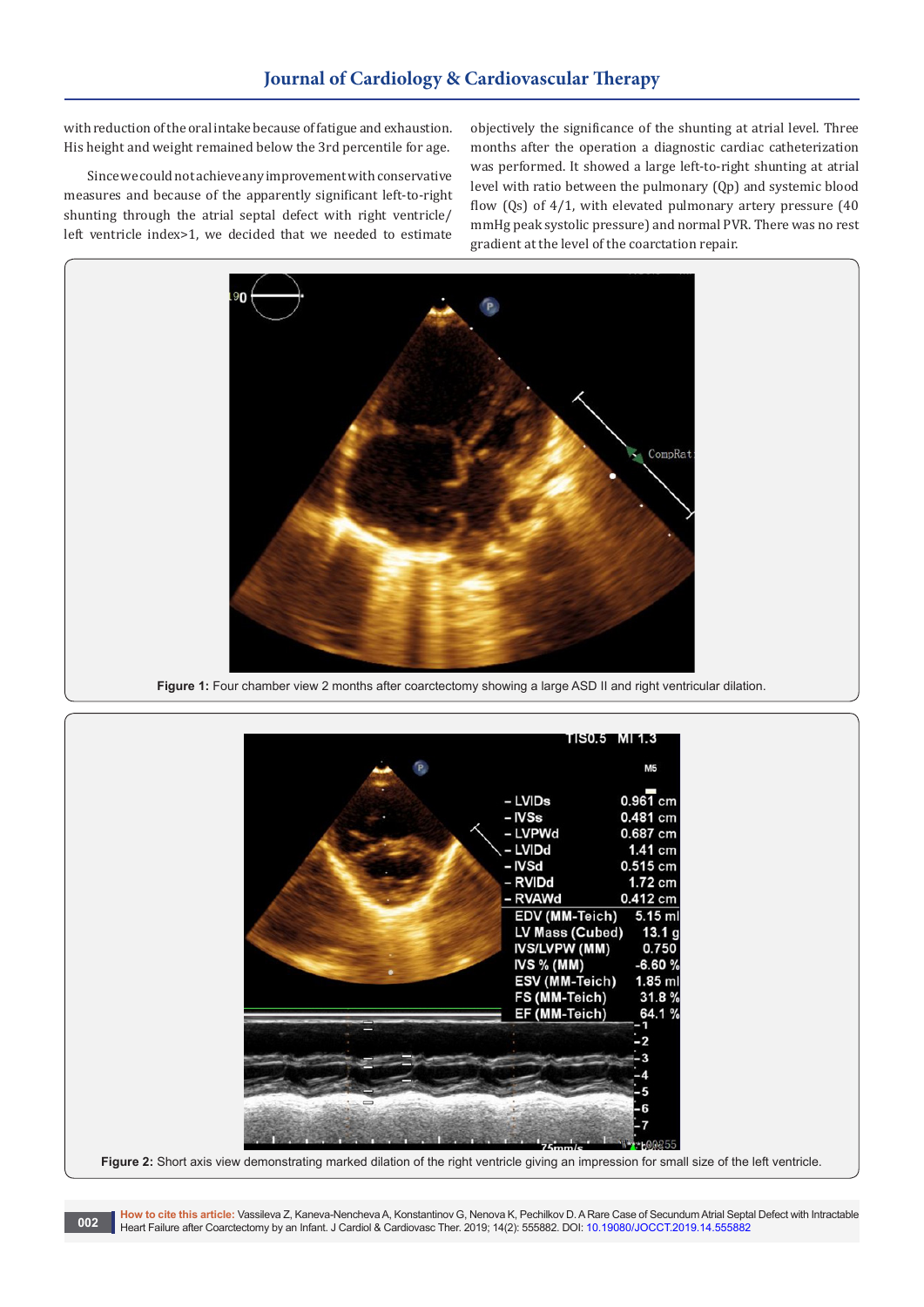The baby was re-operated 2 days after the cardiac catheterisation (at the age of 3.5 months) and the atrial septal defect was closed with a 3 mm fenestrated pericardial patch. The early postoperative period was uneventful, the clinical condition of the child improved every other day, with marked reduction of the heart failure symptoms. The postoperative echo

showed regression of the right ventricular dilation and of the left ventricular hypertrophy and normalization of the left ventricular diastolic function (Figure 3).

The baby could overcome all feeding difficulties, began to gain weight and was dismissed home 18 days after the operation with low dose oral diuretic and vasodilator.



#### **Discussion**

This patient represents a rare case of hemodynamically significant atrial septal defect with CHF symptoms in infancy. Probably the left ventricular hypertrophy as a result of the coarctation lead to restriction of the diastolic filling of the left ventricle and consequent increase of the left-to right shunting through the large atrial septal defect which reached significant levels.

Our initial idea was that with time the hypertrophy of the left ventricle would decrease, its distensibility would improve and the left-to-right shunting at atrial level would diminish. However, the baby could not tolerate the significant shunting and his clinical condition did not let us wait any longer. After closure of the atrial septal defect we observed spectacular improvement of the heart failure symptoms.

It is possible that the physiological fall of PVR during the first weeks of life also contributed to the increase of the shunting at atrial level. The combination of restrictive filling pattern of the left ventricle and the unusually rapid rise in the compliance of the

right ventricle in the context of lowering PVR lead to a pronounced increase in the left-to-right shunting through the ASD II.

After search of the scientific literature we found few case reports and case series of symptomatic infants with atrial septal defects which required early closure.

Lammers A et al. [1] from Germany report 24 infants over the course of 12 years (January 1990-August 2002) with isolated ASD II who needed surgical closure of the defect within the first year of life because of persistent symptoms - tachydyspnea, failure to thrive, recurrent respiratory infections. Four babies needed artificial ventilation preoperatively.

The children were followed for a mean period of 46+/-3 months (range, 4-125 months) and the pulmonary artery pressure had normalized in 11 of the 13 children who had preoperative pulmonary hypertension. One baby died of persistent pulmonary hypertension. In nearly all patient's improvement of the clinical symptoms, growth, and development was observed. All ventilatordependent children could be weaned shortly after atrial septal defect closure.